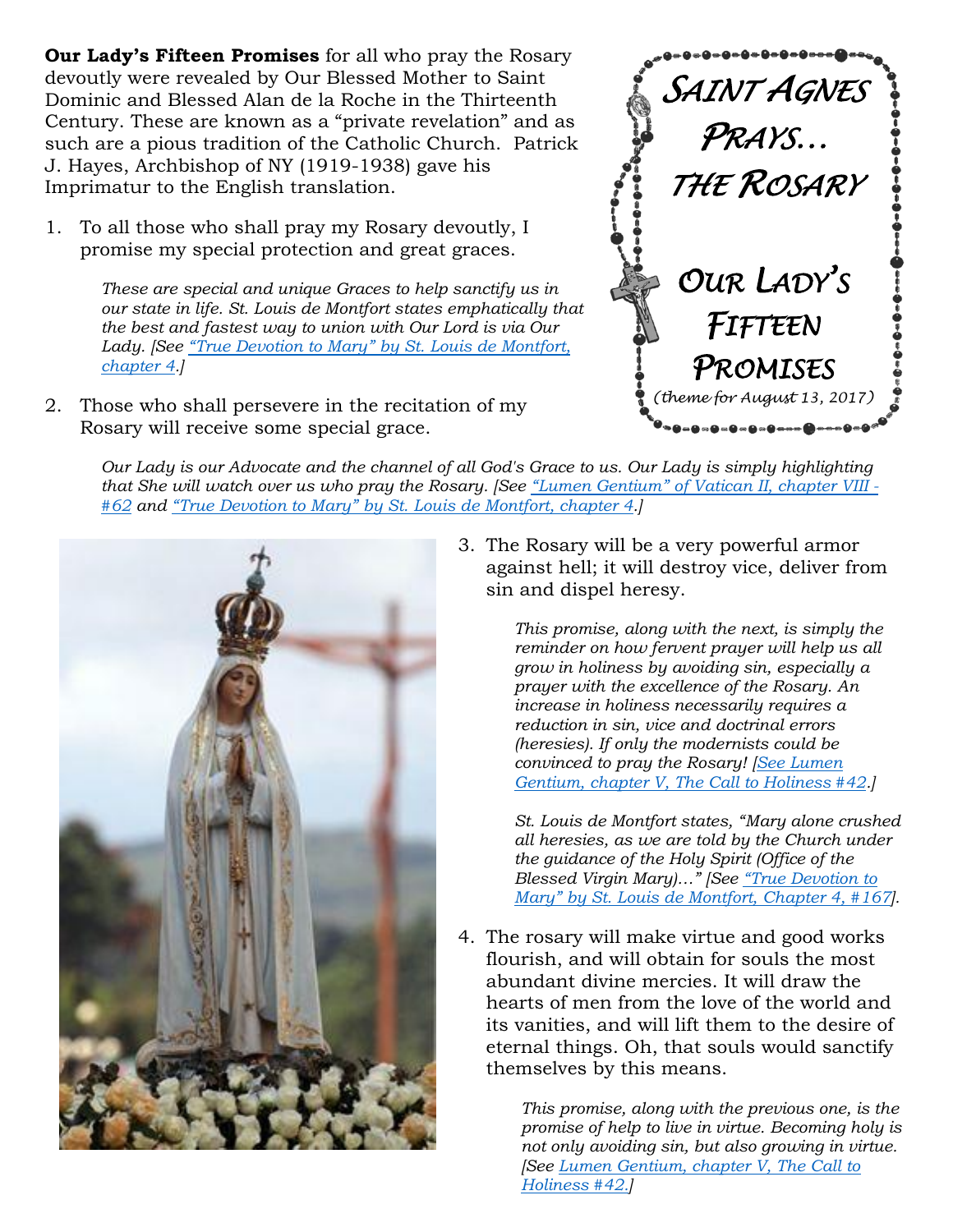5. Those who trust themselves to me through the Rosary will not perish.

*Since Our Lady is our Mother and Advocate, She always assists those who call on Her implicitly by praying the Rosary. The Church reminds us of this in the Memorare prayer, "…never was it known that anyone who fled to your protection, implored your help or sought your intercession, was left unaided…"*

6. Whoever recites my Rosary devoutly reflecting on the mysteries, shall never be overwhelmed by misfortune. He will not experience the anger of God nor will he perish by an unprovided death. The sinner will be converted; the just will persevere in grace and merit eternal life.

*This promise highlights the magnitude of Graces that the Rosary brings to whomever prays it. One will draw down God's Mercy rather than His Justice and will have a final chance to repent (see promise #7). One will not be conquered by misfortune means that Our Lady will obtain for the person sufficient Graces to handle said misfortune (i.e. carry the Crosses allowed by God) without falling into despair. As Sacred Scripture tells us, "For my yoke is sweet and my burden light." [Matthew 11:30](http://www.usccb.org/bible/matthew/11:30)*

7. Those truly devoted to my Rosary shall not die without the sacraments of the Church.



*This promise highlights the benefits of obtaining the most possible Graces at the hour of death via the Sacraments of Confession, Eucharist, and Extreme Unction (Anointing of the Sick). Being properly disposed while receiving these Sacraments near death ensures one's salvation (although perhaps with a detour through Purgatory) since a final repentance is possible.*

8. Those who are faithful to recite my Rosary shall have during their life and at their death the light of God and the plenitude of His graces and will share in the merits of the blessed.

> *Our Lady highlights the great quantity of Graces obtained through praying the Rosary, which assist us during life and at the moment of death. The merits of the Saints are the gift of God's rewards to those persons who responded to His Grace that they obtained during life, and so Our Lady indicates that She will provide a share of that to us at death. With this promise and #7 above, Our Lady is providing the means for the person to have a very holy death.*

9. I will deliver promptly from purgatory souls devoted to my Rosary.

*Should one require Purgatorial cleansing after death, Our Lady will make a special effort to obtain our release from Purgatory through Her intercession as Advocate.*

10. True children of my Rosary will enjoy great glory in heaven.

*This promise is a logical consequence of promises #3 and #4 since anyone who truly lives a holier life on earth will obtain a higher place in Heaven. The closer one is to God while living on earth, the closer that person is to Him also in Heaven. The Catechism of the Catholic Church states "Spiritual progress tends toward ever more union with Christ." [\(Catechism of the Catholic Church paragraph 2014\)](http://www.catholicity.com/catechism/christian_holiness.html)*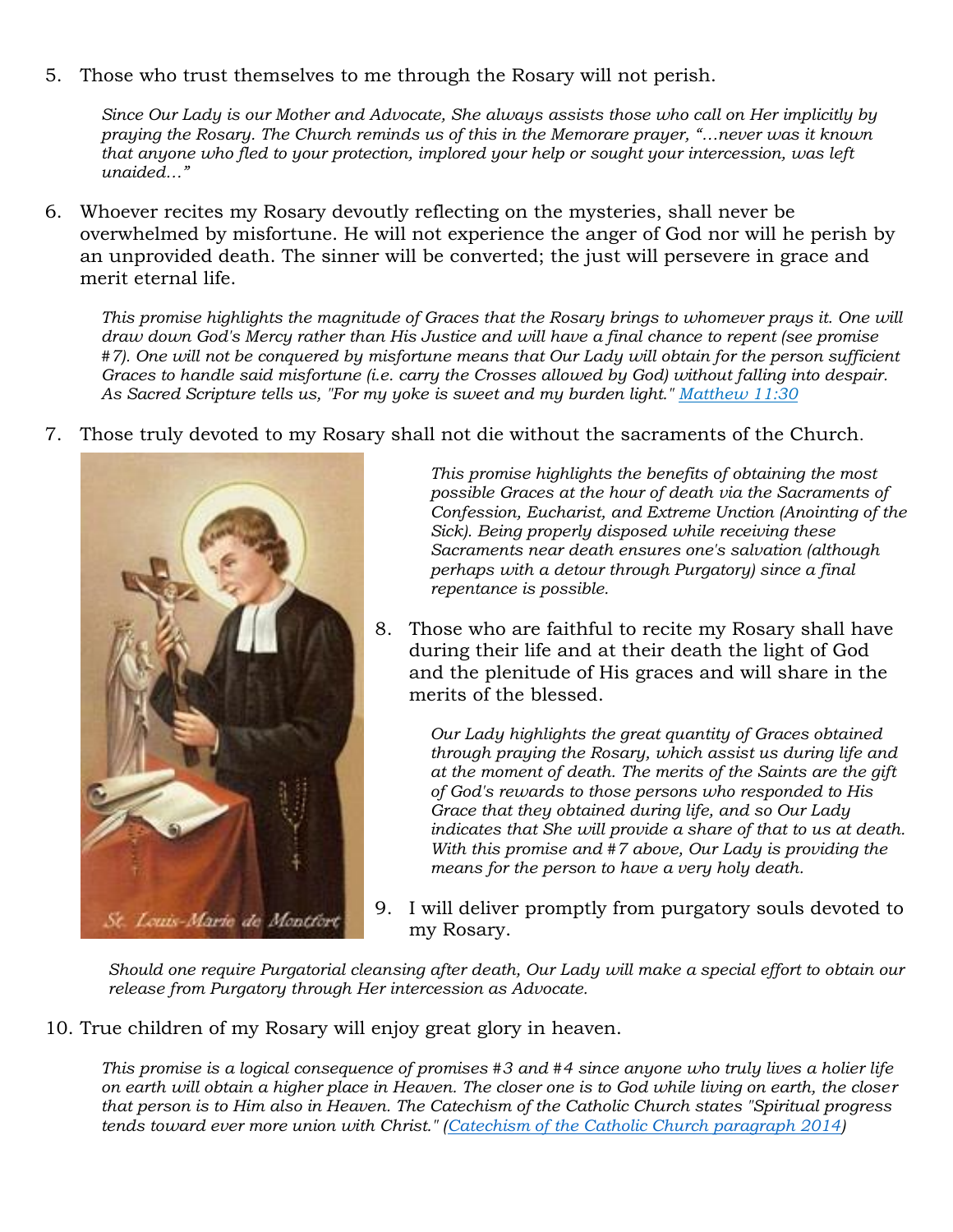11. What you shall ask through my Rosary you shall obtain.

*This promise emphasizes Our Lady's role as our Advocate and Mediatrix of all Graces. Of course, all requests are subject to God's Most Perfect Will. God will always grant our request if it is beneficial for our soul, and Our Lady will only intercede for us when our request is good for our salvation. (See [Lumen Gentium chapter VIII -](http://www.vatican.va/archive/hist_councils/ii_vatican_council/documents/vat-ii_const_19641121_lumen-gentium_en.html) Our Lady #62)*

12. To those who propagate my Rosary I promise aid in all their necessities.

*If one promotes the praying of the Rosary, Our Lady emphasizes Her Maternal care for us by obtaining many Graces (i.e. spiritual necessities) and also material necessities (neither excess nor luxury), all subject to the Will of God of course.*

13. I have obtained from my Son that all the members of the Rosary Confraternity shall have as their intercessors, in life and in death, the entire celestial court.

*Since Our Lady is our Advocate, She brings us additional assistance during our life and at our death from all the saints in Heaven, the Communion of Saints. (See: [Catechism of the Catholic Church,](http://www.catholicity.com/catechism/the_communion_of_saints.html)  [paragraphs 954 through 959.](http://www.catholicity.com/catechism/the_communion_of_saints.html))* 

14. Those who recite my Rosary faithfully are my beloved children, the brothers and sisters of Jesus Christ.

*Since the Rosary is a most excellent prayer focused on Jesus and His Life and activities in salvation history, it brings us closer to Our Lord and Our Lady. Doctrinally, Our Lady is our Mother and Jesus is our Eldest Brother, besides being our God. [\(Lumen Gentium chapter VIII -](http://www.vatican.va/archive/hist_councils/ii_vatican_council/documents/vat-ii_const_19641121_lumen-gentium_en.html) Our Lady #62)*

15. Devotion to my Rosary is a special sign of predestination.

*Predestination in this context means that, by the sign which is present to a person from the action of devoutly praying the Rosary, God has pre-ordained your salvation. Absolute certainty of salvation can only be truly known if God reveals it to a person because, although we are given sufficient Grace during life, our salvation depends upon our response to said Grace. (See [Summa Theologica](http://www.documentacatholicaomnia.eu/03d/1225-1274,_Thomas_Aquinas,_Summa_Theologiae_%5B1%5D,_EN.pdf) of Saint [Thomas Acquinas, Question 23](http://www.documentacatholicaomnia.eu/03d/1225-1274,_Thomas_Aquinas,_Summa_Theologiae_%5B1%5D,_EN.pdf) for a detailed theological explanation). Said another way, if God has guaranteed a person's salvation but has not revealed it to Him, God would want that person to pray the Rosary because of all the benefits and Graces obtained. Therefore the person gets a hint by devotion to the Rosary. This is not to say that praying the Rosary guarantees salvation - by no means. In looking at promises #3 and #4 above, praying the Rosary helps one to live a holy life, which is itself a great sign that a soul is on the road to salvation. (See [Catechism of the Catholic Church paragraphs](http://www.catholicity.com/catechism/)  [381, 488, 600, 2782.\)](http://www.catholicity.com/catechism/) In fact, St. Louis de Montfort says even more strongly that "an infallible and unmistakable sign by which we can distinguish a heretic, a man of false doctrine, an enemy of God, from one of God's true friends is that the hardened sinner and heretic show nothing but contempt and indifference to Our Lady..." [True Devotion to Mary [by Saint Louis de Montfort, #30\]](https://www.ewtn.com/library/Montfort/TRUEDEVO.HTM#Part I: Ch. 1)*